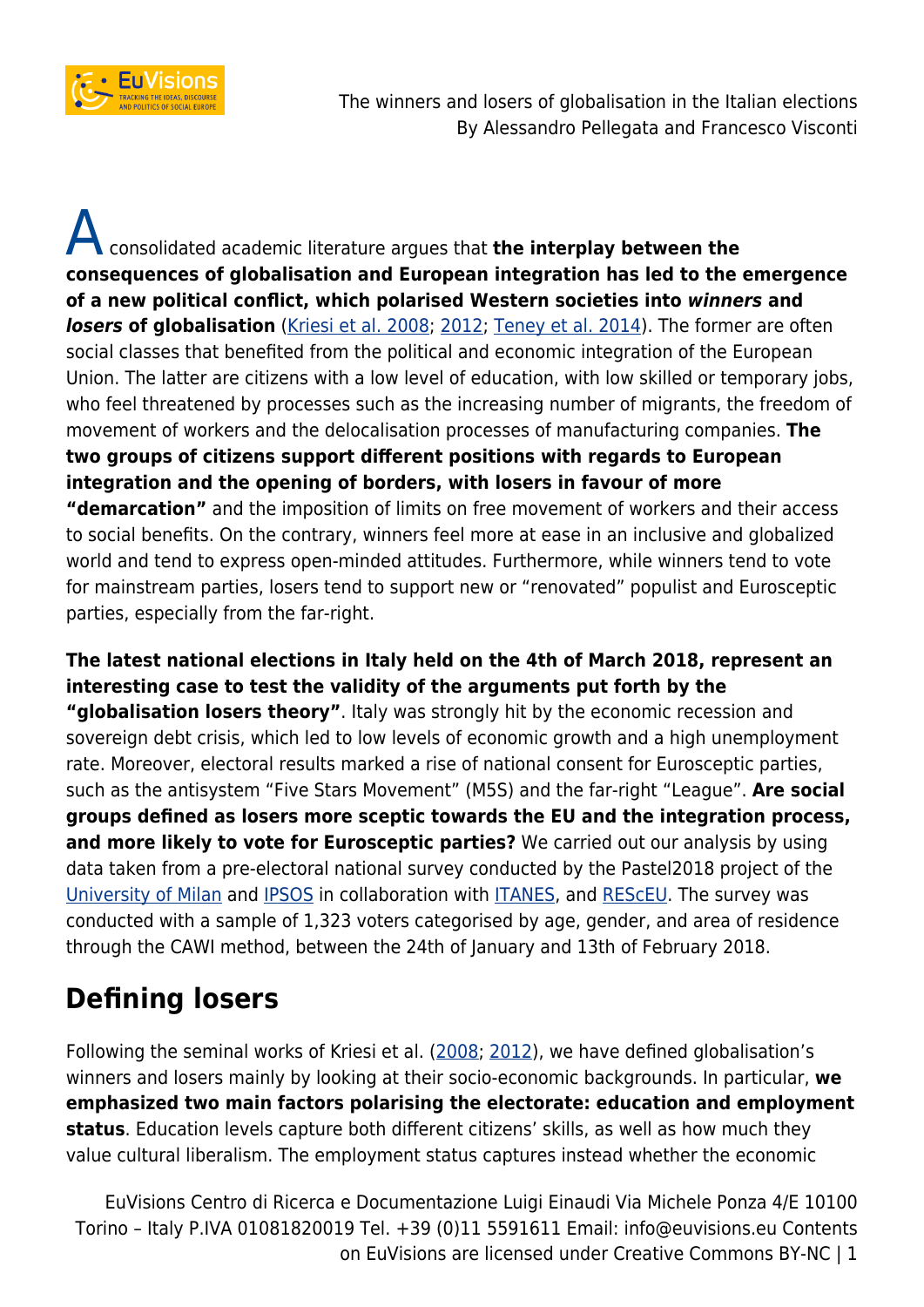

sector, as well as a citizen's status, is threatened by the pressures coming from economic integration. Therefore, **we identified losers as respondents who are poorly educated (lower secondary attainment or less), manual workers, unemployed and those with a temporary job. All in all, losers constitute 32% of our sample.** Unlike winners, losers are more concerned by problems such as unemployment and immigration, emphasize their economic and cultural vulnerability, and consider issues such as the economic growth and public debt less salient. With regards to the respondents' political orientations, we have detected that **losers are less prone to express left-wing sentiments than winners**, while there are no significant differences for centre and right categories. Interestingly, **the percentage of respondents that refused to locate themselves on the traditional left-right political spectrum increases from 25% among winners to 37% among losers**.



Figure 1. Winners and losers self-location on a 0 (Left) – 10 (Right) scale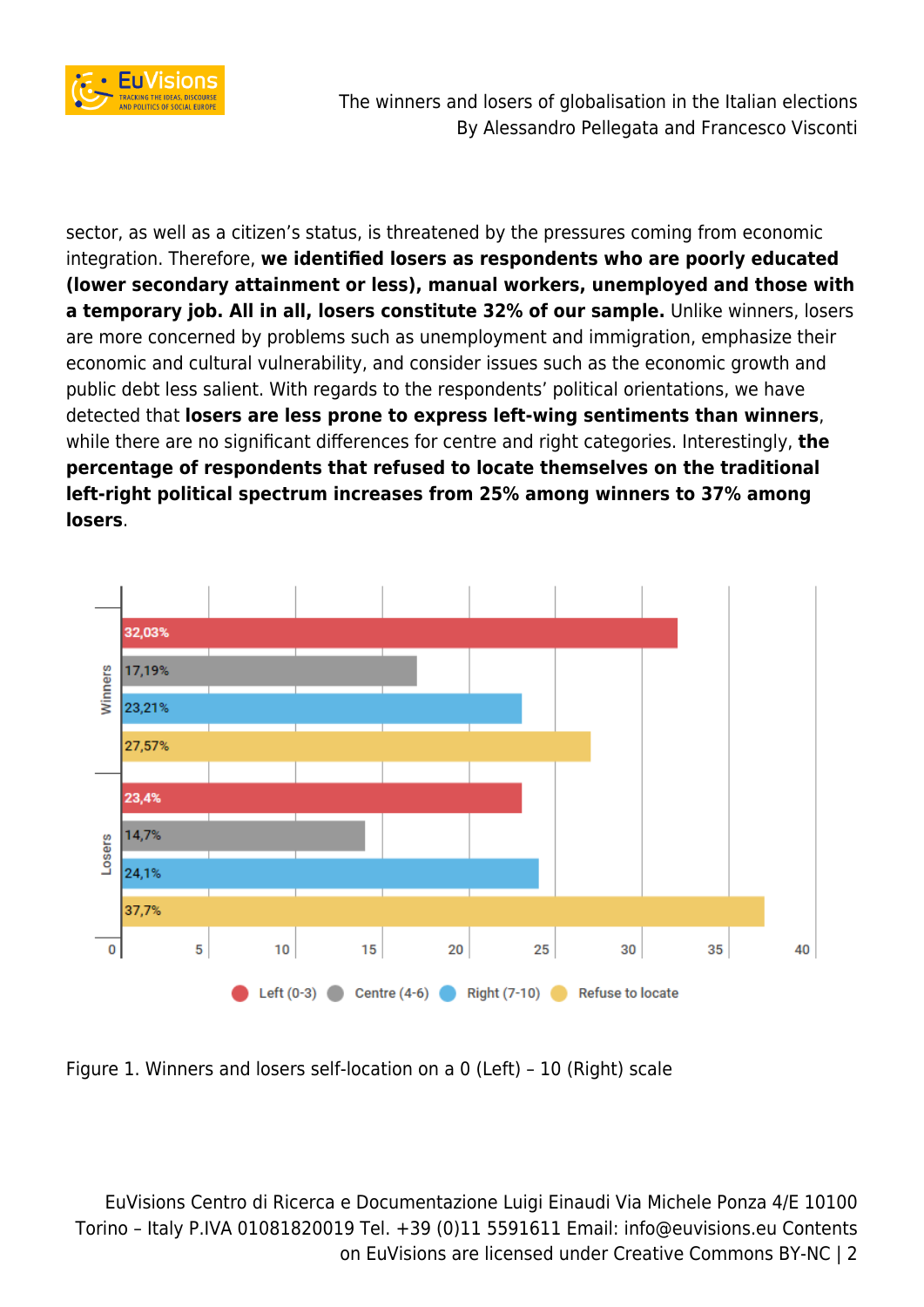

## **Attitudes towards the EU and the Euro**

To test the potential association between losers and Eurosceptic attitudes, and the tendency to vote for anti-system parties, we have regressed a battery of dependent variables on education and occupational status. We have also included gender, age (18-44; 45-64; 65+), geographic area of residence (North; Centre; South) and economic status (live at ease; live without difficulties; live with some difficulties; live with a lot of difficulties) as controls.

First, we analysed respondents' attitudes towards the European Union and the Euro collected during the electoral campaign. An extensive literature ([Hooghe and Marks 2009\)](https://www.cambridge.org/core/journals/british-journal-of-political-science/article/postfunctionalist-theory-of-european-integration-from-permissive-consensus-to-constraining-dissensus/60EA0C58491C06327A235761B08878D6) has emphasized the growing contestation of European integration in national political debates and we expect losers to be less supportive of both the EU and the Euro. Eurosceptic attitudes are measured through a couple of survey items, whereby we asked whether membership in the European Union/the Euro is "a good thing", "a bad thing" or "neither a good nor a bad thing" for Italy. Our analyses suggest that there is a significant correlation between both education and occupation and attitudes toward the EU and the Euro, together with macroregion of residence, and subjective economic status. More precisely, **respondents with a higher educational attainment tend to be more supportive of the EU and the Euro than people with the lowest educational level. Contrarily, manual workers tend to express negative attitudes towards the EU and the single currency if compared to the category grouping large employers and managers**. People who cannot make ends meet are also associated with the highest levels of Euroscepticism, compared to more affluent groups. Finally, people living in the northern regions express a better opinion of the EU and the Euro than those living in the centre and the south of the country. These results are reinforced by the fact that, considering a question asking respondents' vote choice in a potential referendum on Italy's membership of the Eurozone, losers are also more prone to vote for the exit from the single currency.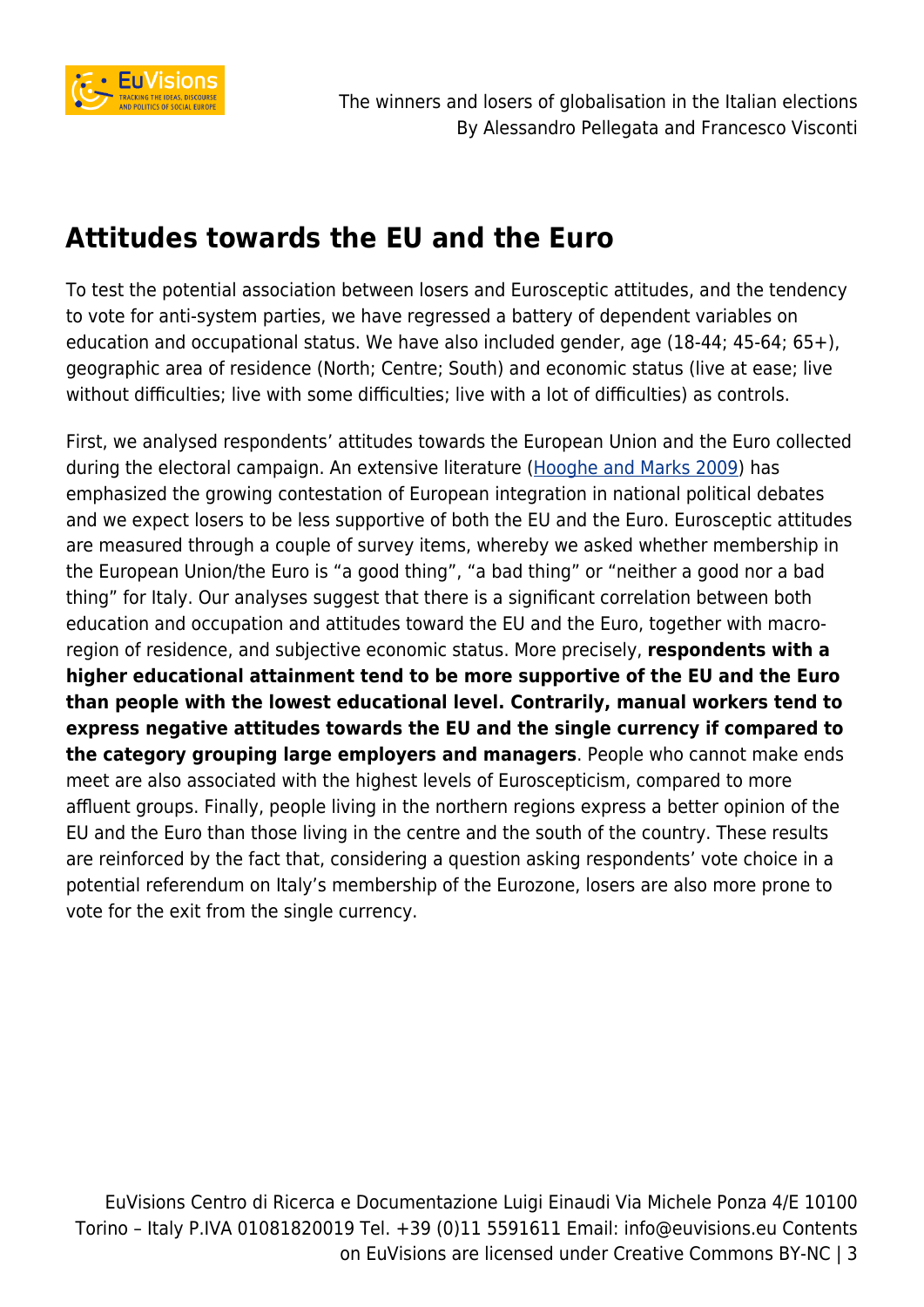



Figure 2. Predicted probabilities (outcome  $=$  "-1 - A bad thing") (with 95% CI) from ordinal logistic regressions. DVs are respectively membership to the EU and to the Euro (-1 - A bad thing; 0 – Neither a good nor a bad thing; 1 – A good thing). \*Note: omitted base categories are "18-44" for Age, "Men" for Gender, "Primary education" for Education, North for Macroregion, "Live with ease" for Economic Status, and "Employers/Executives" for Employment status.

## **Immigration and Welfare Chauvinism**

Secondly, we have investigated whether and how winners and losers have different policy preferences in relation to foreigner's access to the Italian job market and social security benefits. Here we expect losers, feeling more economically and culturally threatened by immigration, to show more chauvinist attitudes than winners. As dependent variables in our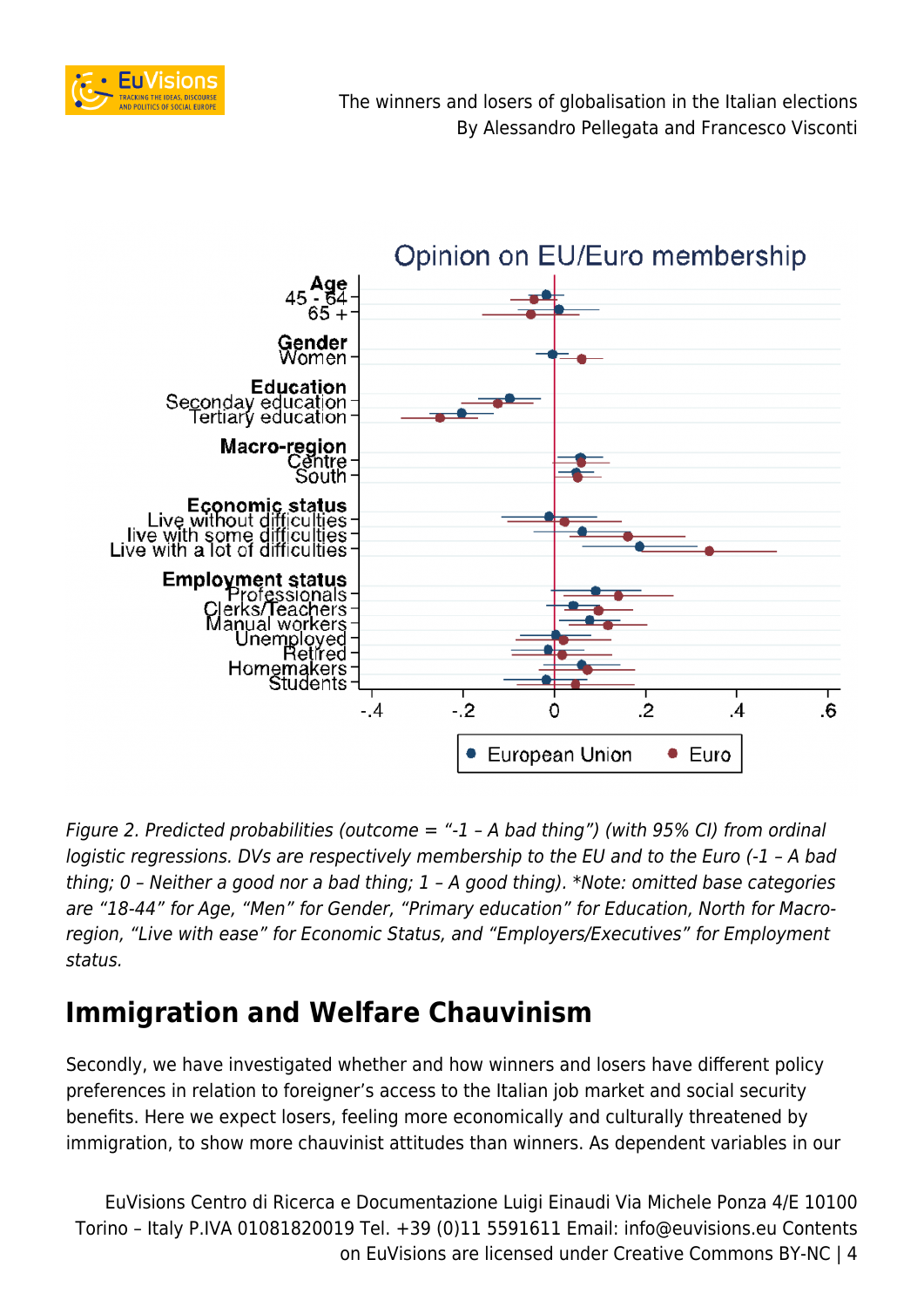

The winners and losers of globalisation in the Italian elections By Alessandro Pellegata and Francesco Visconti

regression models, we used two questions asking respondents whether all foreigners, only citizens of other EU member states or no foreigners, even if legally resident in Italy, should have the same rights of Italians to access the labour market and the social security system. Empirical results show that **citizens with a university degree are less supportive of exclusionary measures on the side of foreign citizens than their low-educated counterparts**. If tested alone (plus controls), the occupational class plays a significant role showing that manual workers tend to be more chauvinist than employers and managers. However, as shown in the graph, once controlled for education the impact of occupation on chauvinism turns out to be non-significant. This result seems to indicate that **cultural aspects and values play a more substantive role in explaining chauvinist attitudes of losers than their economic vulnerability**. Interestingly, results show a non-linear relationship between age and chauvinism. Respondents aged between 45 and 64 years, which constitute the lion's share of the active and working population, express more negative attitudes towards the integration of foreigners than the younger generation.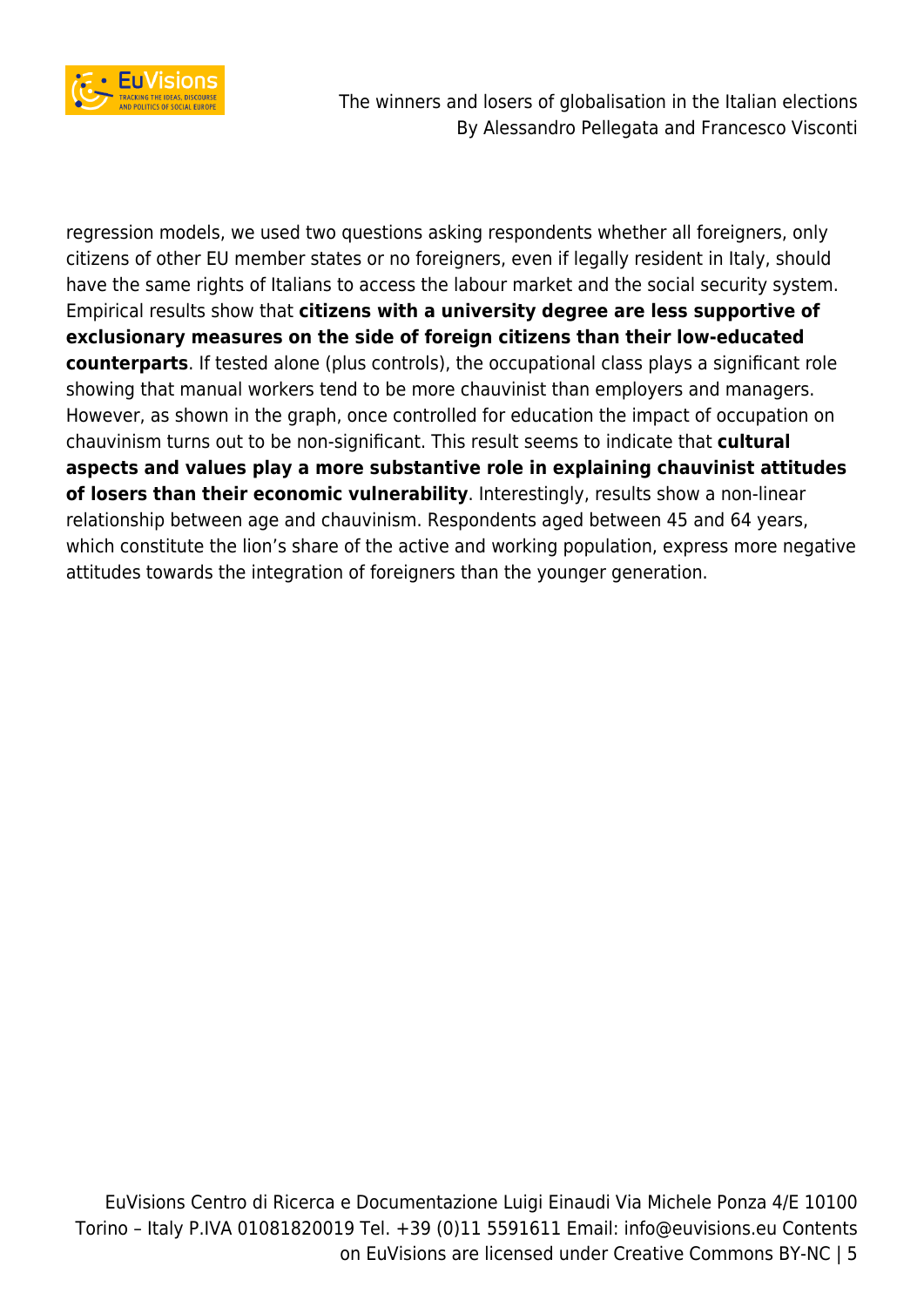



Figure 3. Predictive probabilities (outcome  $=$  "") (with 95% CI) from ordinal logistic regressions. DVs are respectively job-market and welfare chauvinism. \*Note: omitted base categories are "18-44" for Age, "Men" for Gender, "Primary education" for Education, North for Macro-region, "Live with ease" for Economic Status, and "Employers/Executives" for Employment status.

## **Propensity to vote**

Finally, we moved beyond the association between socioeconomic status and Eurosceptic attitudes by assessing if there are differences in the respondent's propensity to vote for the three major parties that took part in the last Italian elections. If the analytical framework we adopted holds true, then we should expect globalisation's losers to be mobilised by Eurosceptic and populist parties like M5S and League and winners to vote for mainstream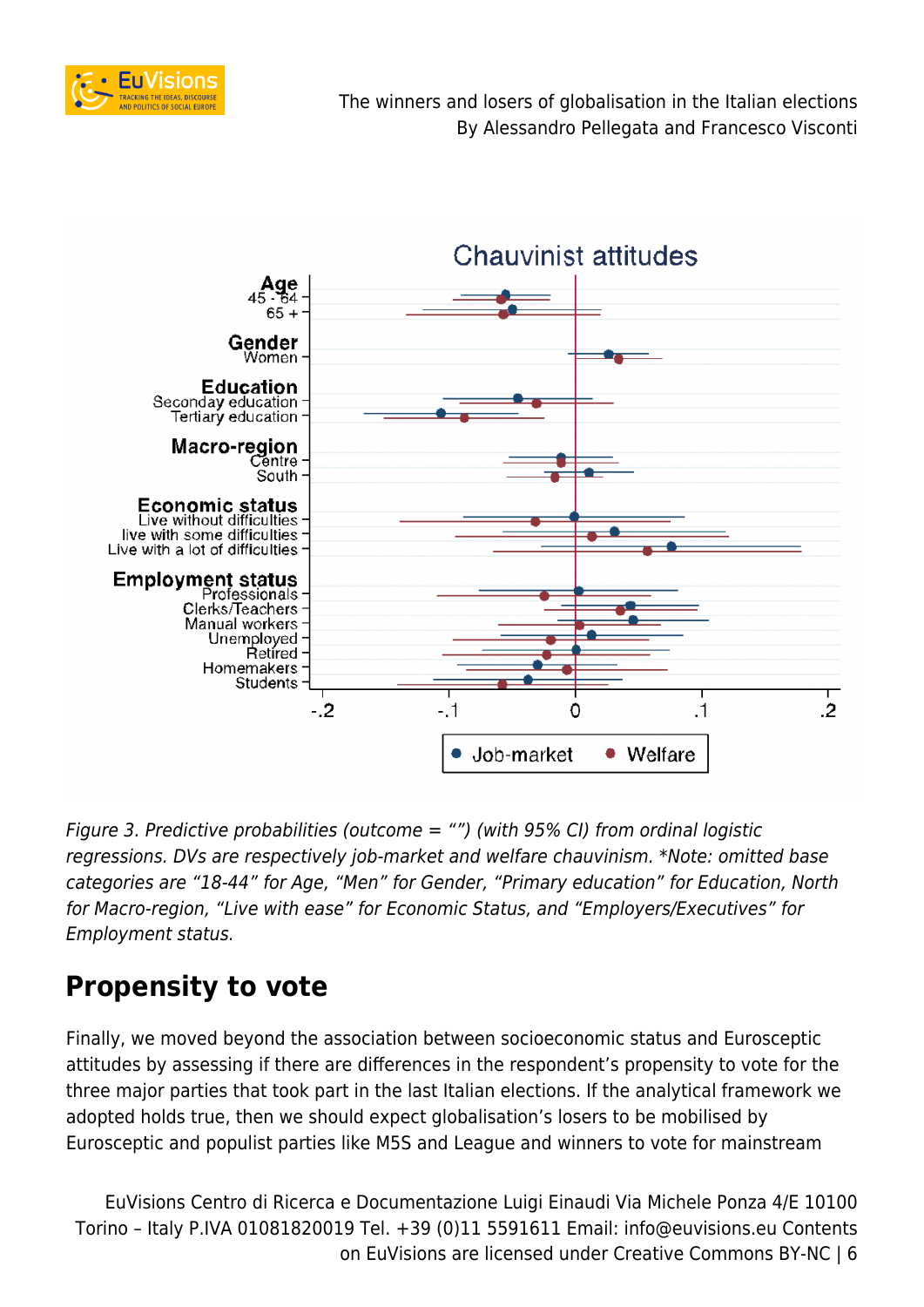

parties, such as Democratic Party (PD).

In line with this argument, regression coefficients indicate that **the propensity to vote for PD is positively associated with tertiary education and negatively associated with the category of manual workers**. These results couple with a recent study of [De Sio](https://cise.luiss.it/cise/2018/03/06/il-ritorno-del-voto-di-classe-ma-al-contrario-ovvero-se-il-pd-e-il-partito-delle-elite/) [\(2018\)](https://cise.luiss.it/cise/2018/03/06/il-ritorno-del-voto-di-classe-ma-al-contrario-ovvero-se-il-pd-e-il-partito-delle-elite/), arguing that PD is becoming the party of the elite losing support of the working class. On the contrary, **highly educated winners are significantly less prone to vote for M5S and League than low-educated losers are**. However, there are no significant differences according to the occupational class of respondents; only students show a lower propensity to vote for either M5S or League than employers and managers. Important geographic differences also emerge. Holding other factors constant, citizens from the southern Italian regions are significantly more prone to vote for M5S and less prone to vote for League, given the historical northern connotation of the party founded by Umberto Bossi.